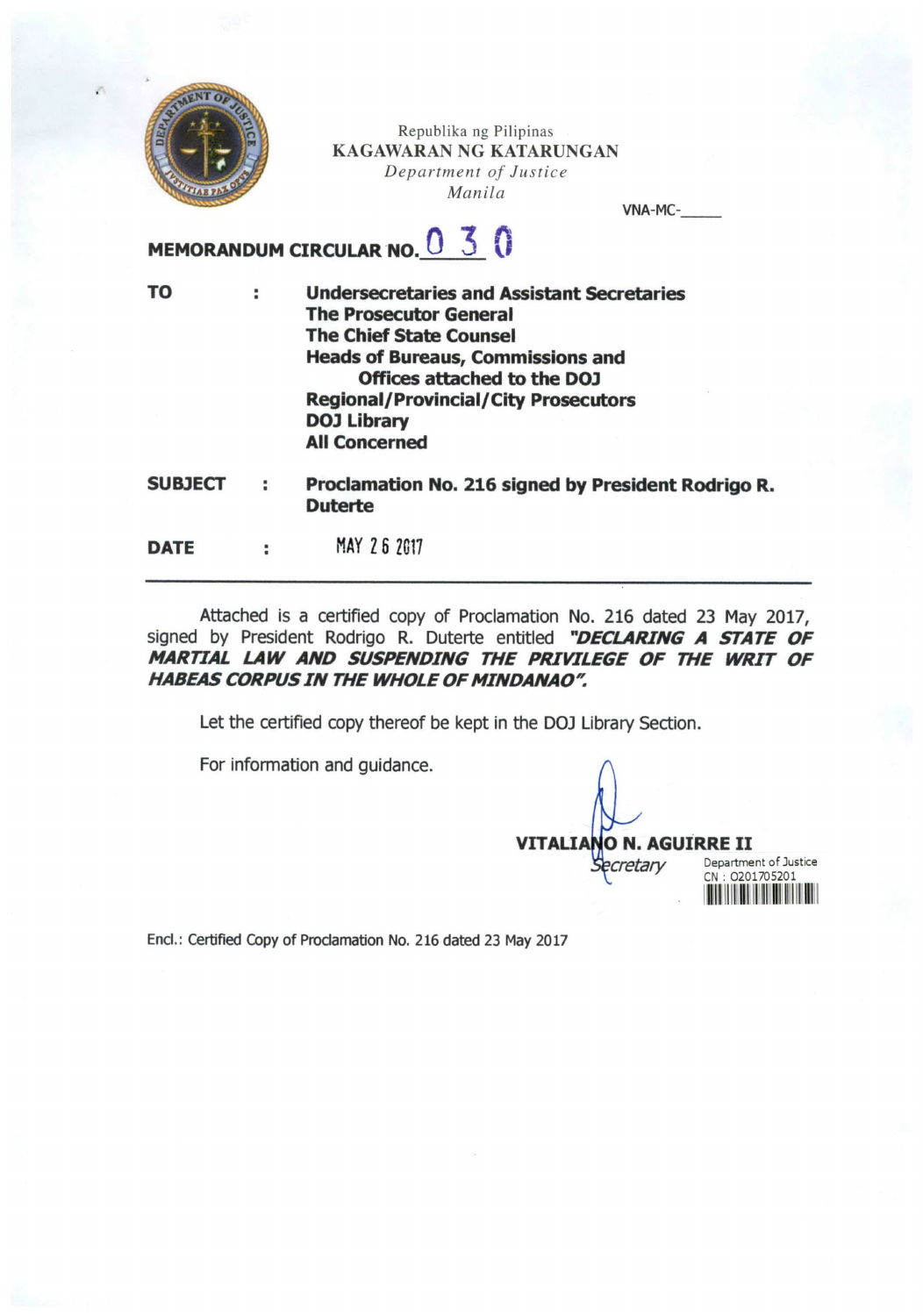

I i

#

## MALACANAN PALACE MANILA BY THE PRESIDENT OF THE PHILIPPINES

## PROCLAMATION NO. 216

## DECLARING A STATE OF MARTIAL LAW AND SUSPENDING THE PRIVILEGE OF THE WRIT OF HABEAS CORPUS IN THE WHOLE OF MINDANAO

WHEREAS, Proclamation No. 55, series of 2016, was issued on 04 September 2016 declaring a state of national emergency on account of lawless violence in Mindanao;

**WHEREAS,** Section 18, Article VII of the Constitution provides that "x x x In case of invasion or rebellion, when the public safety requires it, he (the President) may, for a period not exceeding sixty days, suspend the privilege of the writ of habeas corpus or place the Philippines or any part thereof under martial law  $x \times x$ ";

WHEREAS, Article 134 of the Revised Penal Code, as amended by R.A. No. 6968, provides that "the crime of rebellion or insurrection is committed by rising and taking arms against the Government for the purpose of removing from the allegiance to said Government or its laws, the territory of the Republic of the Philippines or any part thereof, of any body of land, naval or other armed forces, or depriving the Chief Executive or the Legislature, wholly or partially, of any of their powers or prerogatives";

WHEREAS, part of the reasons for the issuance of Proclamation No. 55 was the series of violent acts committed by the Maute terrorist group such as the attack on the military outpost in Butig, Lanao del Sur in February 2016, killing and wounding several soldiers, and the mass jailbreak in Marawi City in August 2016, freeing their arrested comrades and other detainees;

WHEREAS, today, 23 May 2017, the same Maute terrorist group has taken over a hospital in Marawi City, Lanao del Sur, established several checkpoints within the City, burned down certain government and private facilities and inflicted casualties on the part of Government forces, and started flying the flag of the Islamic State of Iraq and Syria (ISIS) in several areas, thereby openly attempting to remove from the allegiance to the Philippine Government this part of Mindanao and deprive the Chief Executive of his powers and prerogatives to enforce the laws of the land and to maintain public order and safety in Mindanao, constituting the crime of rebellion; and

WHEREAS, this recent attack shows the capability of the Maute group and other rebel groups to sow terror, and cause death and damage to property not only in Lanao del Sur but also in other parts of Mindanao.